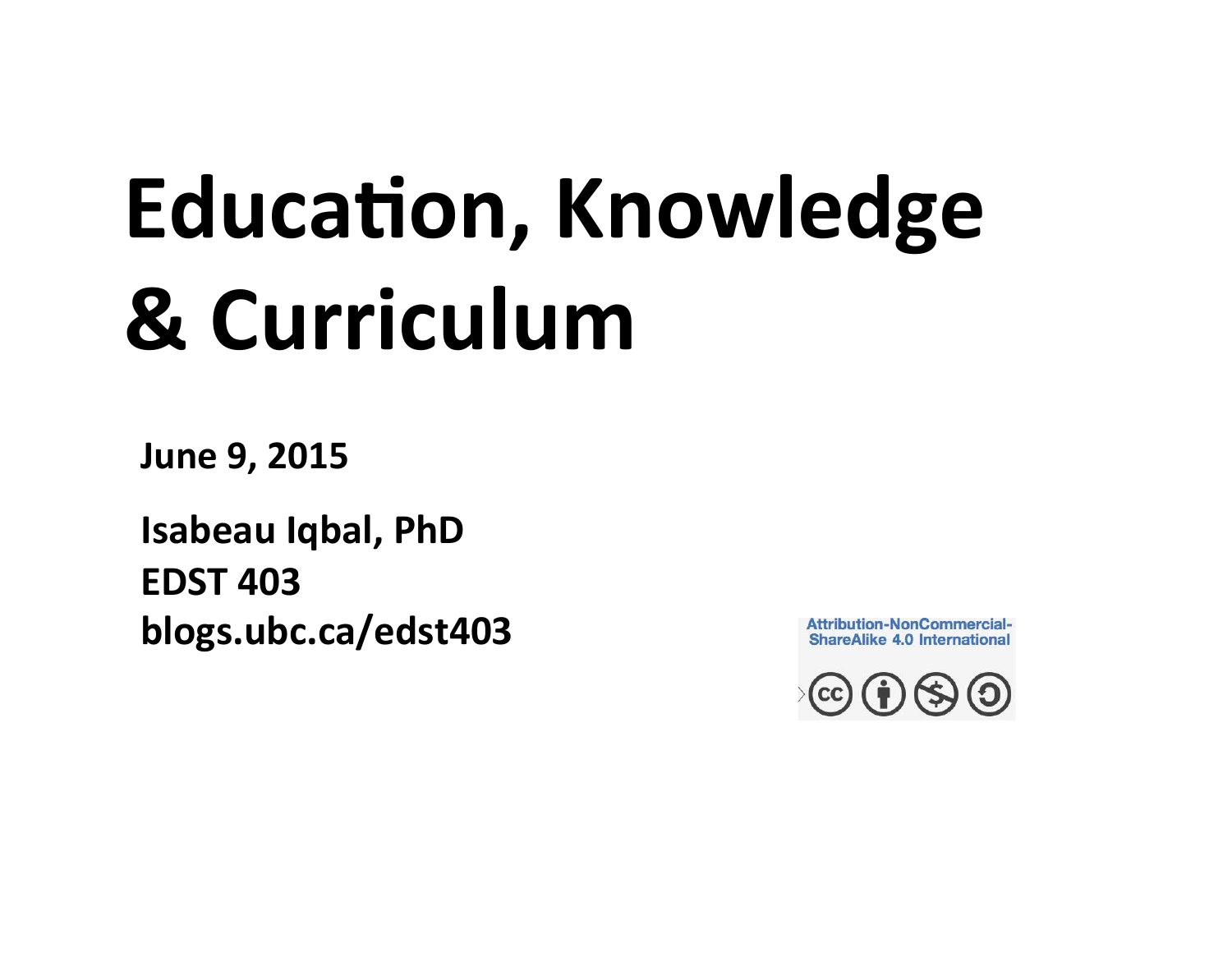# **Agenda**

- Belief and knowledge
- Poetic summaries
- **Intuition**
- Guest Myron Medina on Embodied Ways of Knowing
- Next class: Mali Bain
- (wrap up by 2:45 pm latest)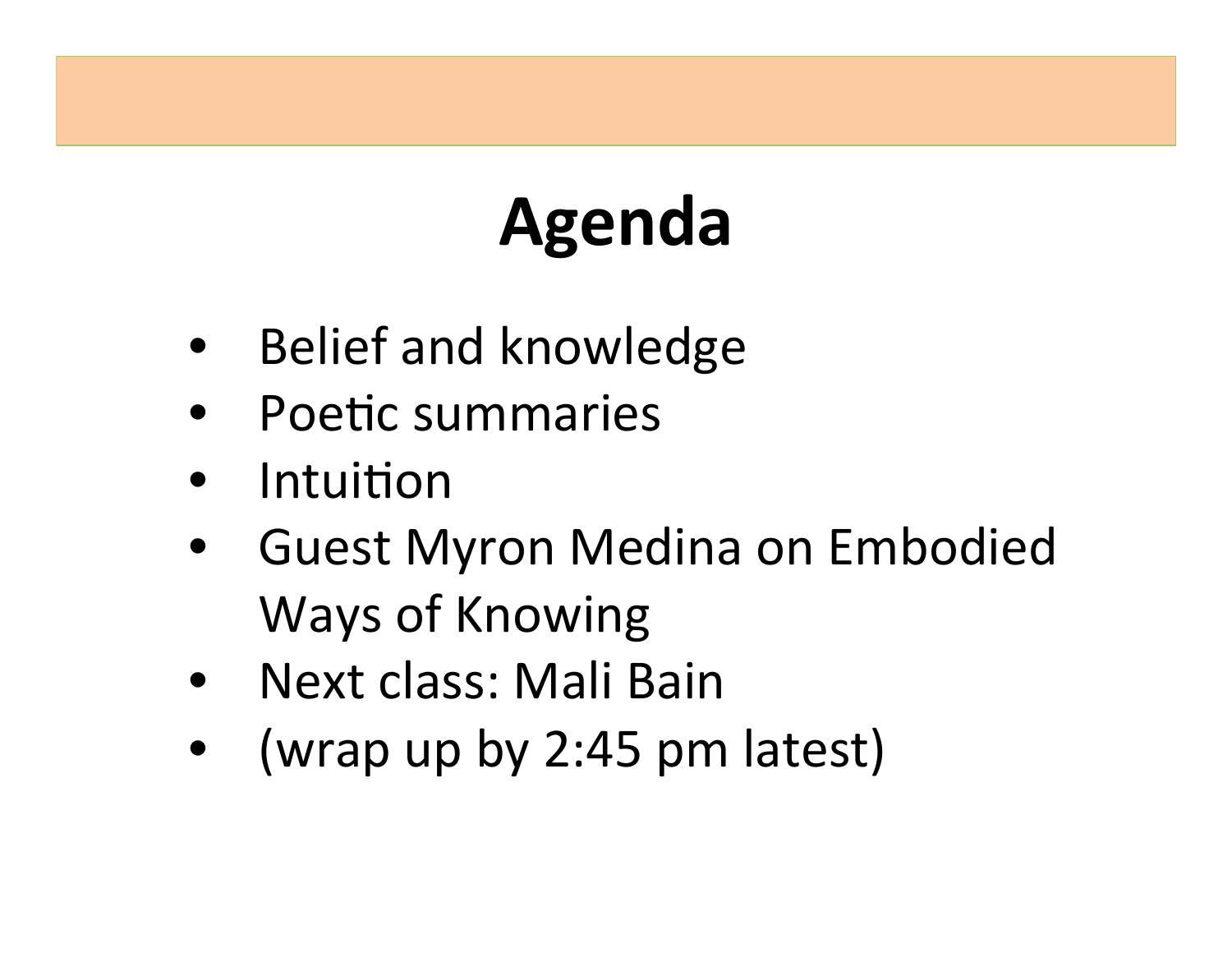# **Learning Objectives**

By the end of this class, students should be able to:

- Articulate a personal definition of the words belief and knowledge
- Begin to/further appreciate why an exploration of knowledge/belief matters to their educational practice
- Propose some potential benefits of drawing on embodied knowledge and intuition as ways of knowing in their practice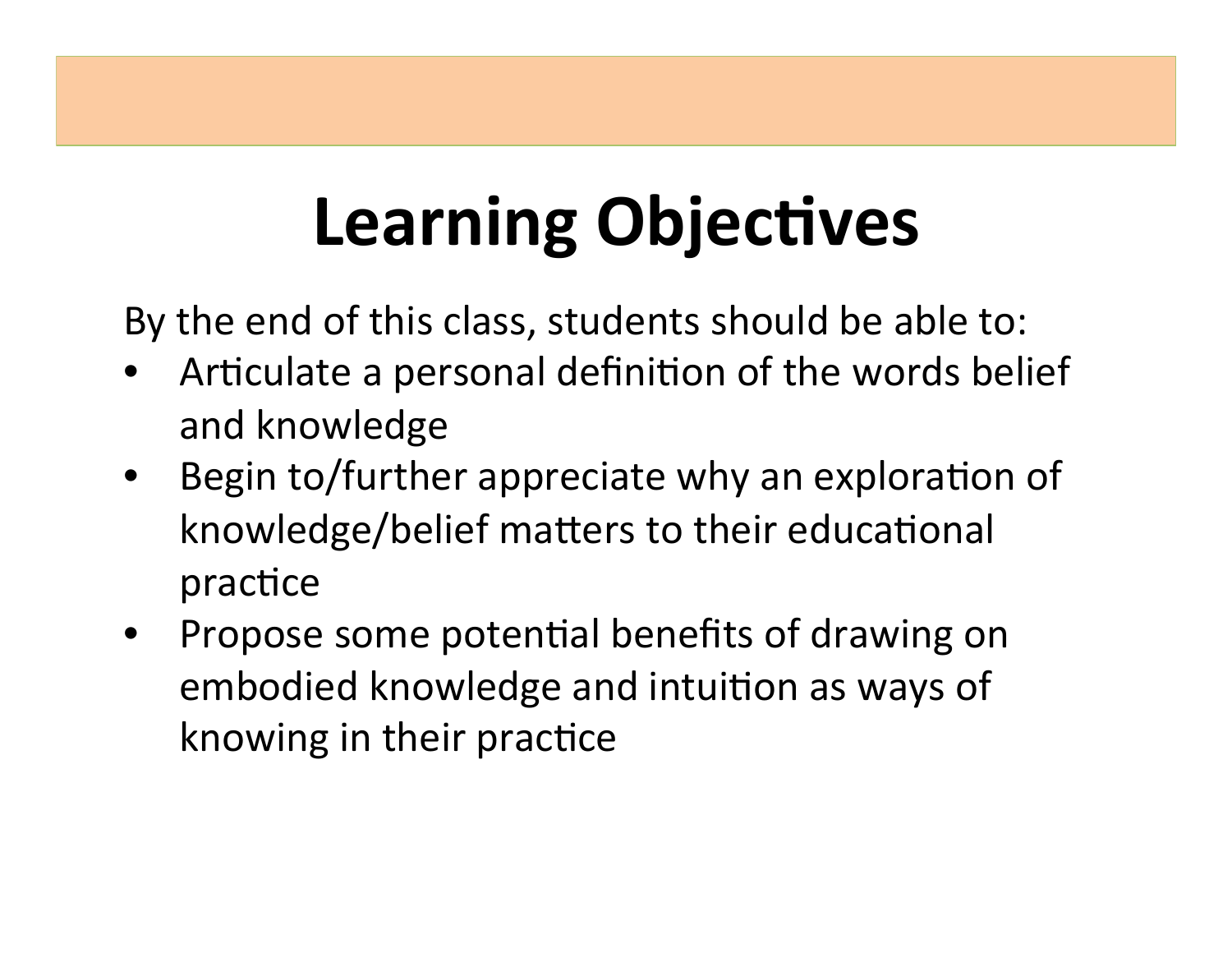#### **Your beliefs about teaching originate from:**

- Personal experience as students
- Personal experience, e.g. family traditions and values
- Social encounters
- Community participation
- Popular culture
- Teacher preparation
- Observing teachers
- Professional development, and
- Scholarly literature.

http://www.education.com/reference/article/teacher-beliefs/#D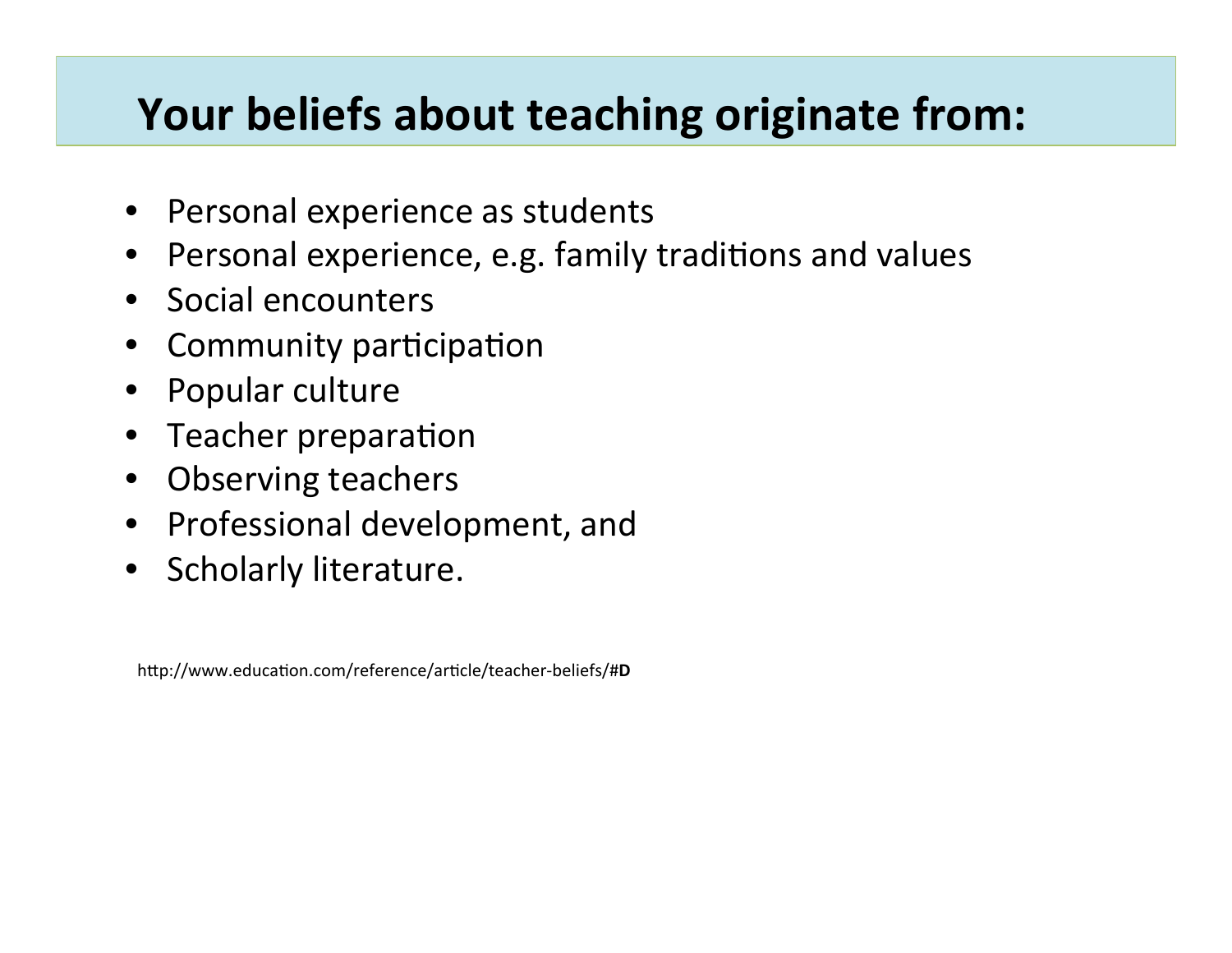A teacher's actions are directly influenced by that teacher's beliefs, knowledge and goals.

Beliefs serve as overarching frameworks for understanding and engaging with the world.

Tend to be unexamined by teachers because many are implicit, unarticulated, or unconscious.

Ribeiro, C. & Carrillo, J. (2011). The role of beliefs and knowledge in practice. Downloaded from: http://www.ruhr-unibochum.de/imperia/md/content/mathematik/Roesken/paper\_ribeiro\_mavi.pdf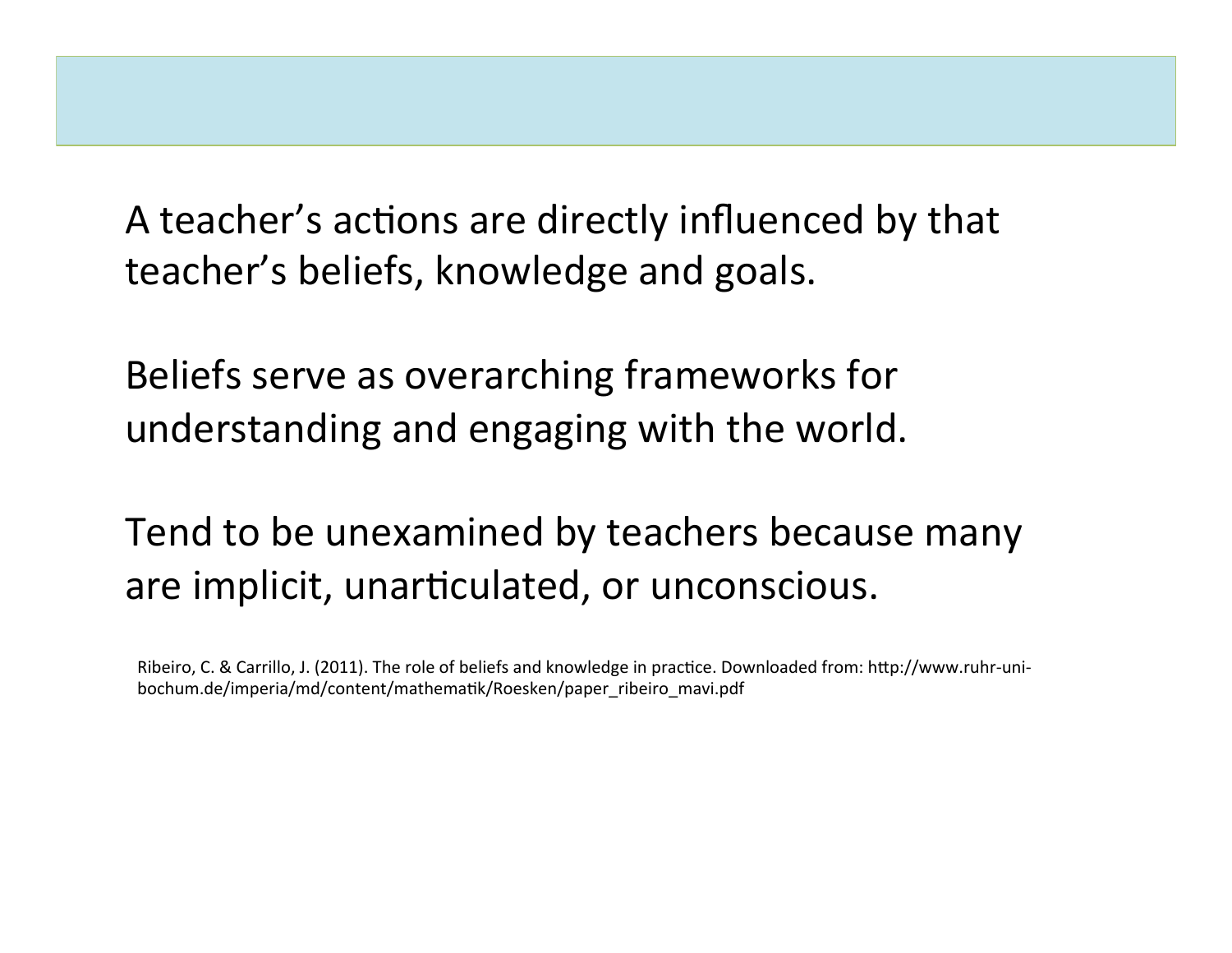The literature suggests that failing to examine beliefs can have negative consequences because beliefs

- guide practice and priorities,
- determine what is ignored
- influence decision making, and
- shape what types of interactions are valued

Ribeiro, C. & Carrillo, J. (2011). The role of beliefs and knowledge in practice. Downloaded from: http://www.ruhr-unibochum.de/imperia/md/content/mathematik/Roesken/paper\_ribeiro\_mavi.pdf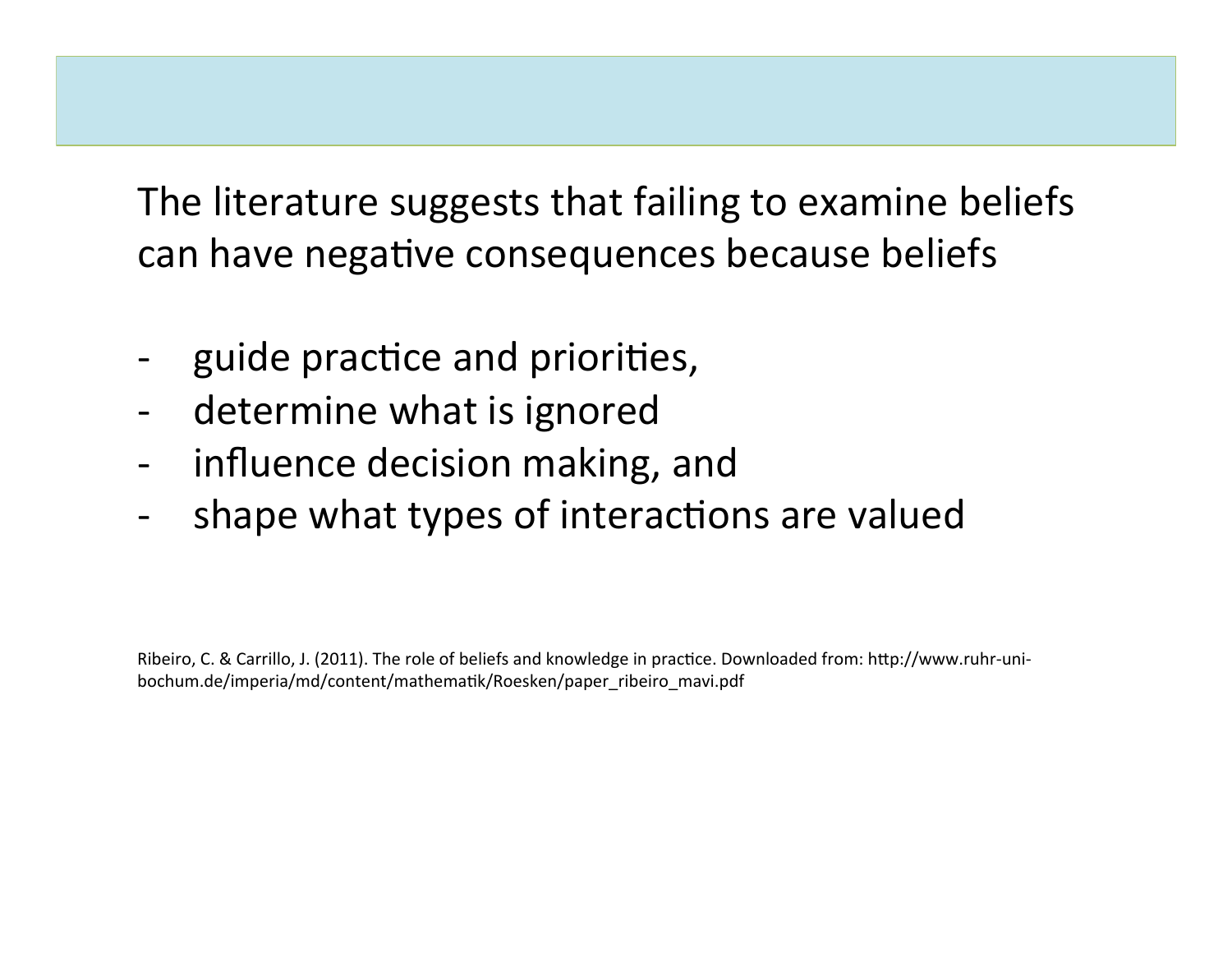#### Poetic Summaries

May 26/June 7 announcement:

"As you read the [Smith and Siegel] article, pick out 2-4 sentences that help you better understand the tension you experienced between knowledge and belief (from #1). Write these sentences down or highlight them and bring these to class next day."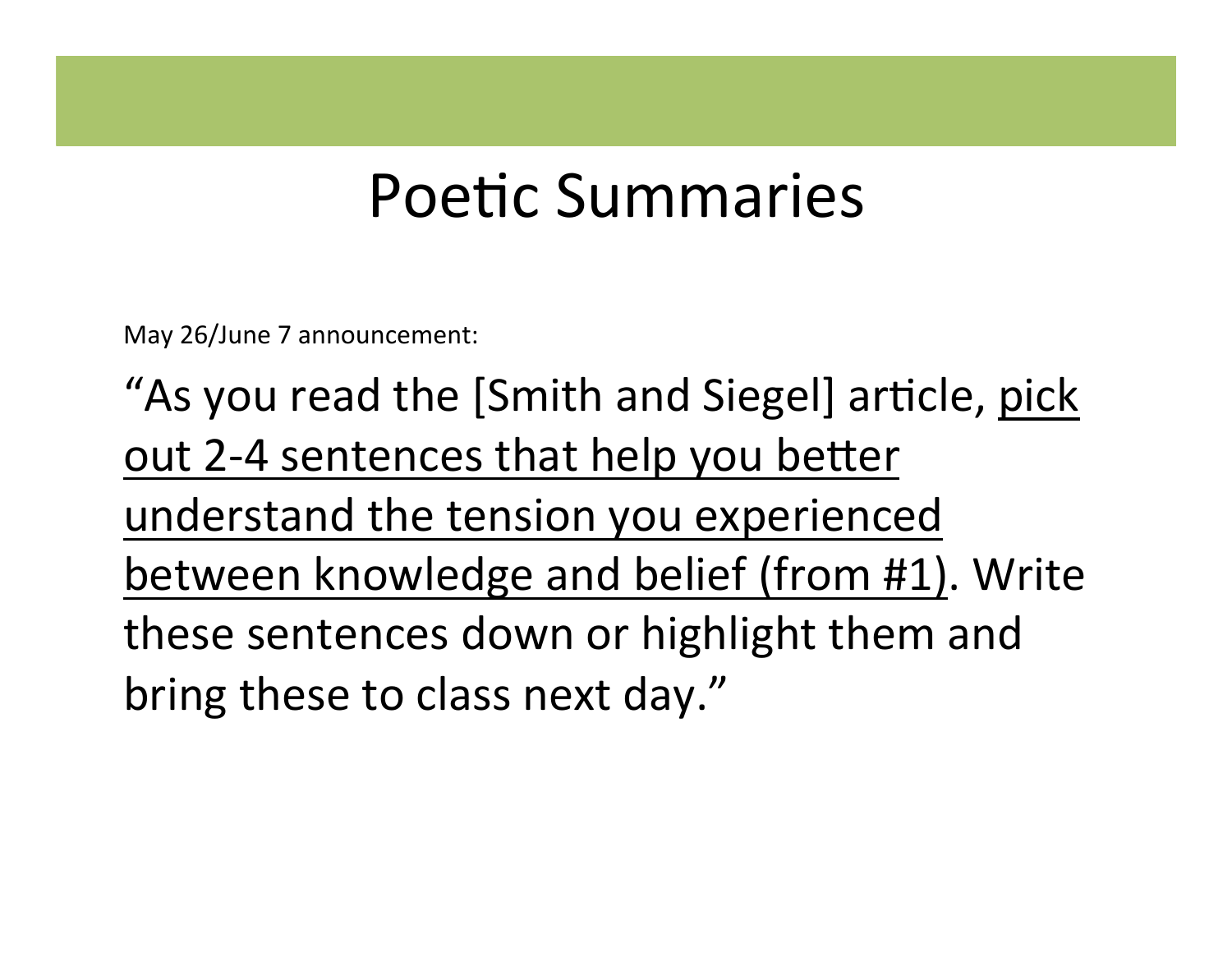### Poetic Summaries

#### Form a group of 3-5 people and do the following:

**1. Read** your phrases aloud to each other. **Discuss** why you were drawn to these and how they help you better understand knowledge and belief (I am not assuming you see a distinction between the two). (6-7 minutes)

**2.** From among all the phrases you heard in your group, **choose** up to five and write them on your flipchart. Write them "as is" if they are short sentences or create a modified version if they are long sentence. The result is your poem. Feel free to add images and colour! (6-7 minutes)

**3.** Choose someone who will **read the poem out** to the class.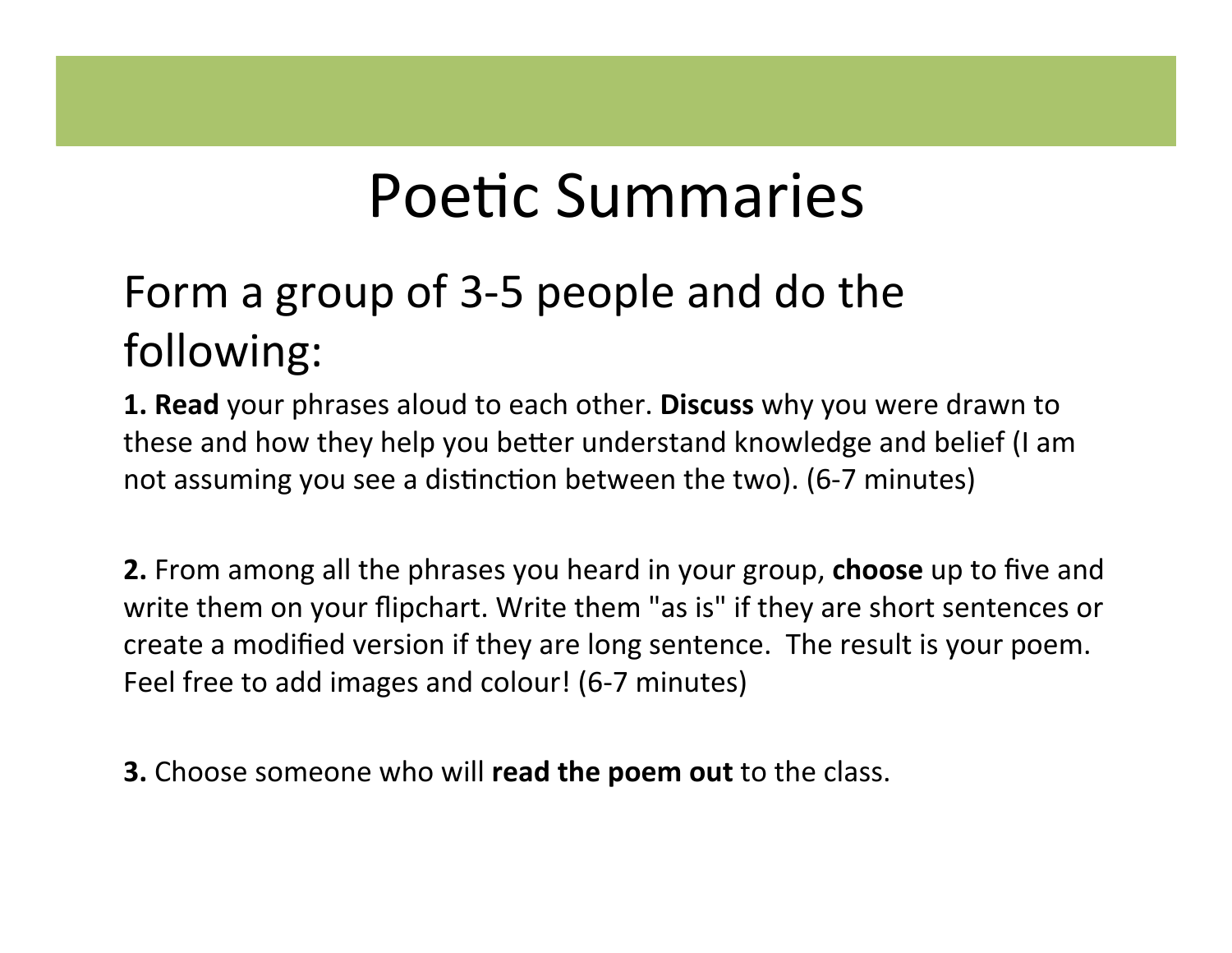#### **Intuition (as a way of knowing)**

- Way of knowing that plays a key role in thinking and learning. (Güven, 2010 as cited in Parsons & Beauchamp)
- Teachers are regularly called upon to use their intuition (Burke, L. & Sadler-Smith, E., 2006)

Reference: From Knowledge to Action (report produced by Alberta Education) http://www.education.alberta.ca/department/ipr/curriculum/research/knowledgetoaction.aspx

Burke, L. & Sadler-Smith, E. (2006). Intuition in the educational setting. Academy of Management Learning & *Education, 5* (2). pp. 169-181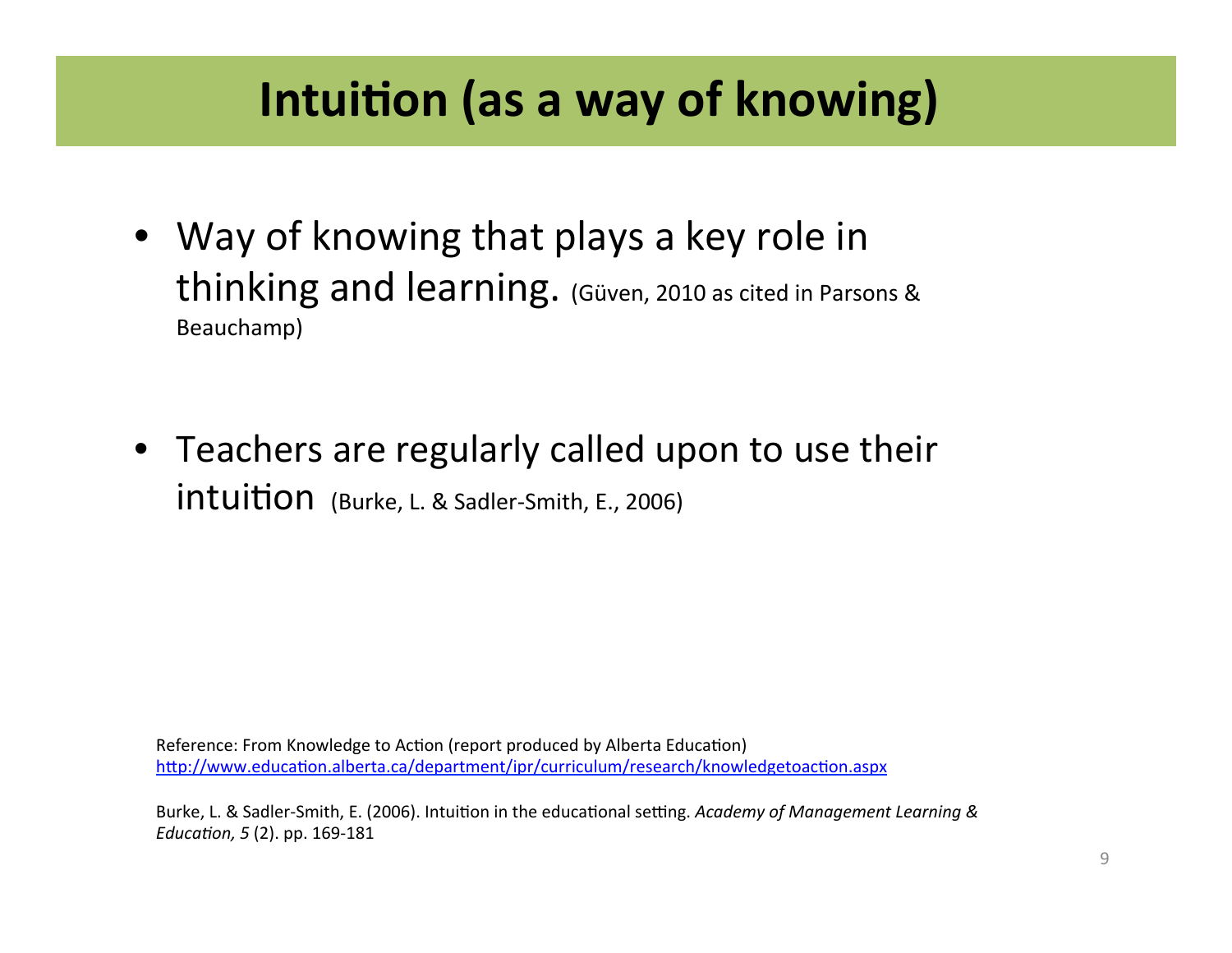"Capability to act or decide on any given situation in an appropriate way without first consciously evaluating the alternatives, weighing the various options and, perhaps, without any awareness at all." (Harteis, Koch and Morgenthaler, 2008 as cited in Parsons & Beauchamp)

"A process in which instructors efficiently code, sort and access experientially conceived mental models for use in making instructional decisions." (Burke & Sadler-Smith, 2006)

Reference: From Knowledge to Action (report produced by Alberta Education) http://www.education.alberta.ca/department/ipr/curriculum/research/knowledgetoaction.aspx

Burke, L. & Sadler-Smith, E. (2006). Intuition in the educational setting. Academy of Management Learning & *Education, 5* (2). pp. 169-181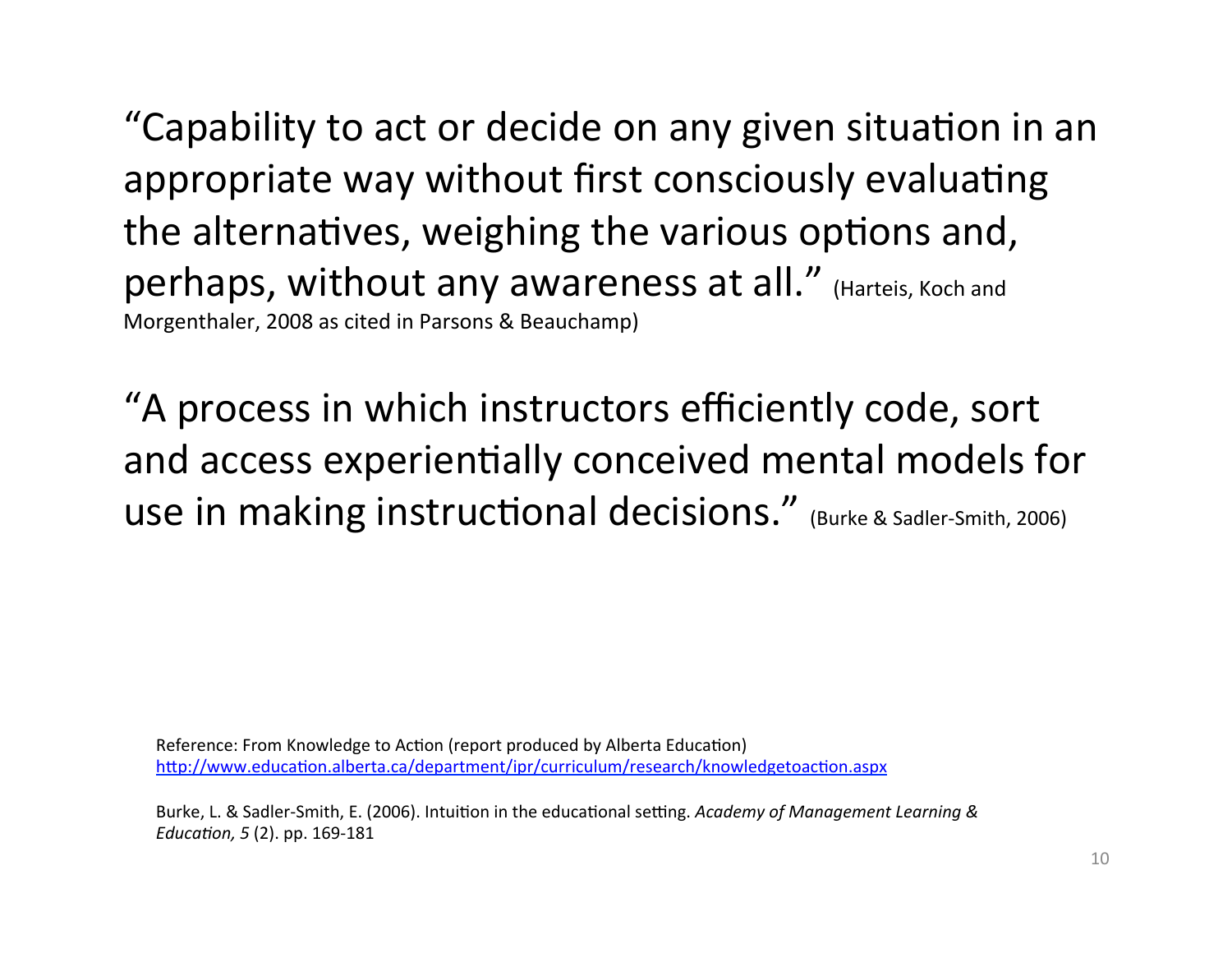#### Intuition

According to Burke & Sadler-Smith:

Capacity for intuition is derived in large part from your mastery of the subject.

Intuition in classroom is built upon experiences and lessons learned by immersing yourself in practice.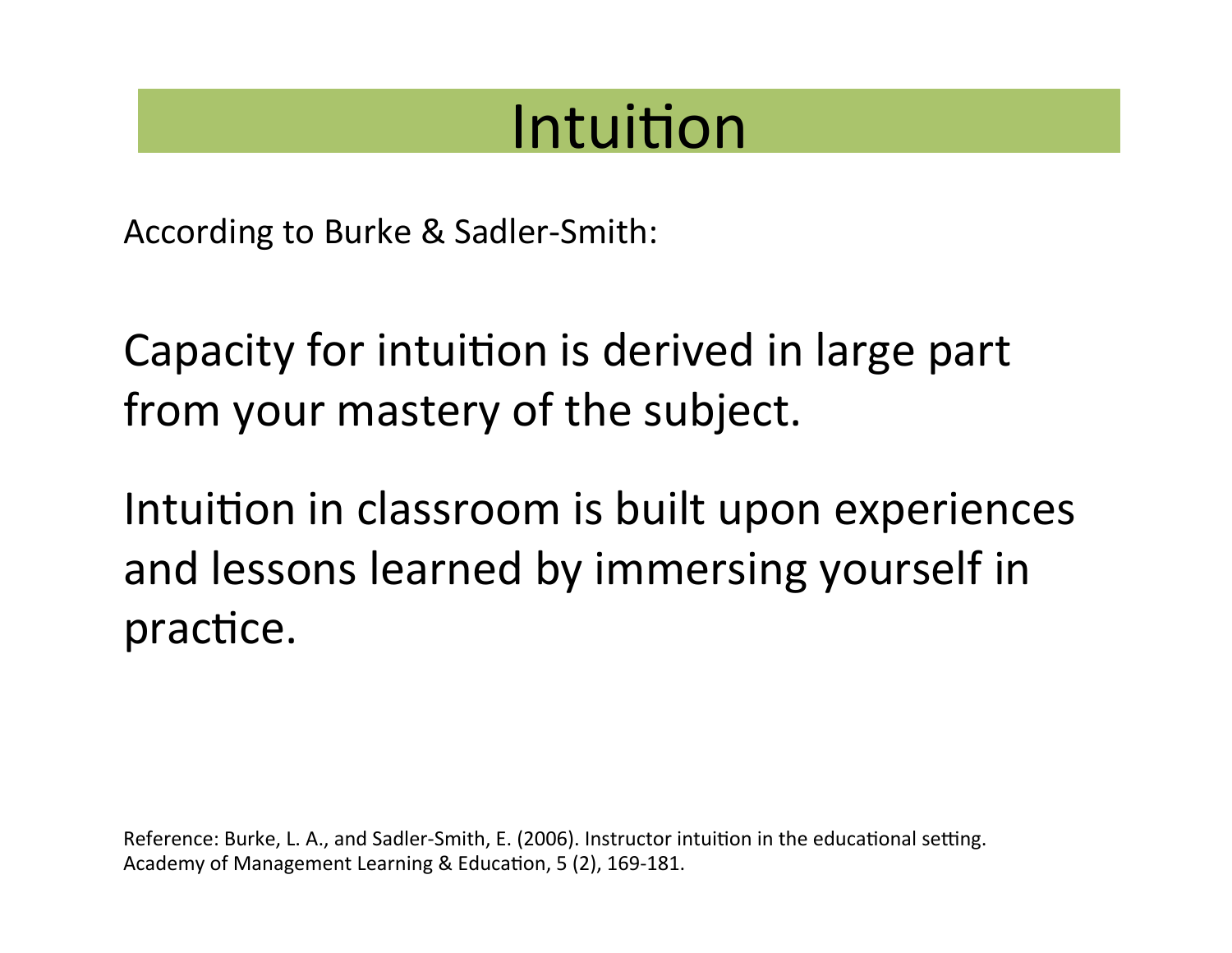### Tacit knowledge & intuition

Tacit knowledge: knowledge whose contents are not part of one's normal consciousness open to introspection

"we can know more than we can tell"  $(Gregory, 2000, as$ cited in Burke & Sadler-Smith)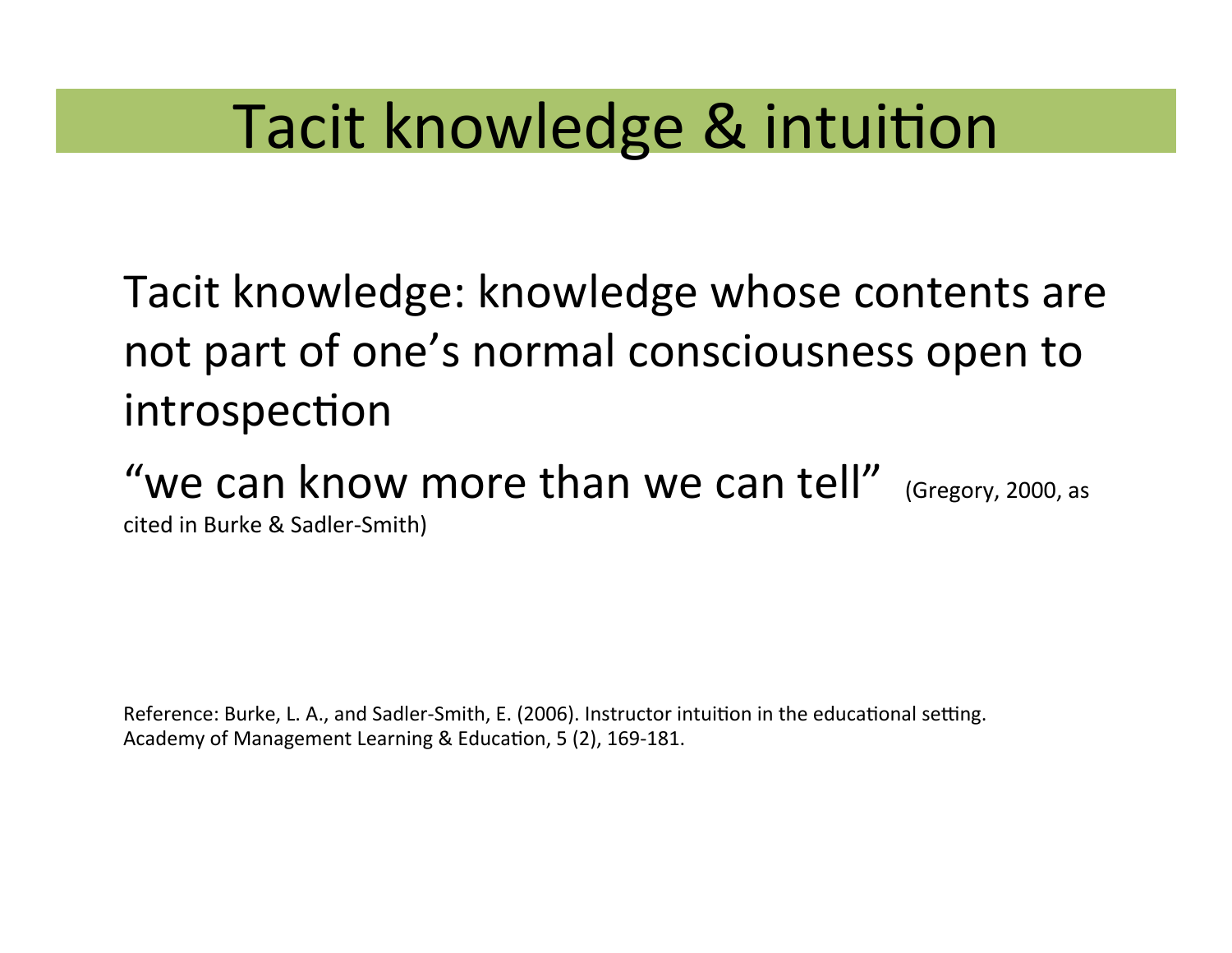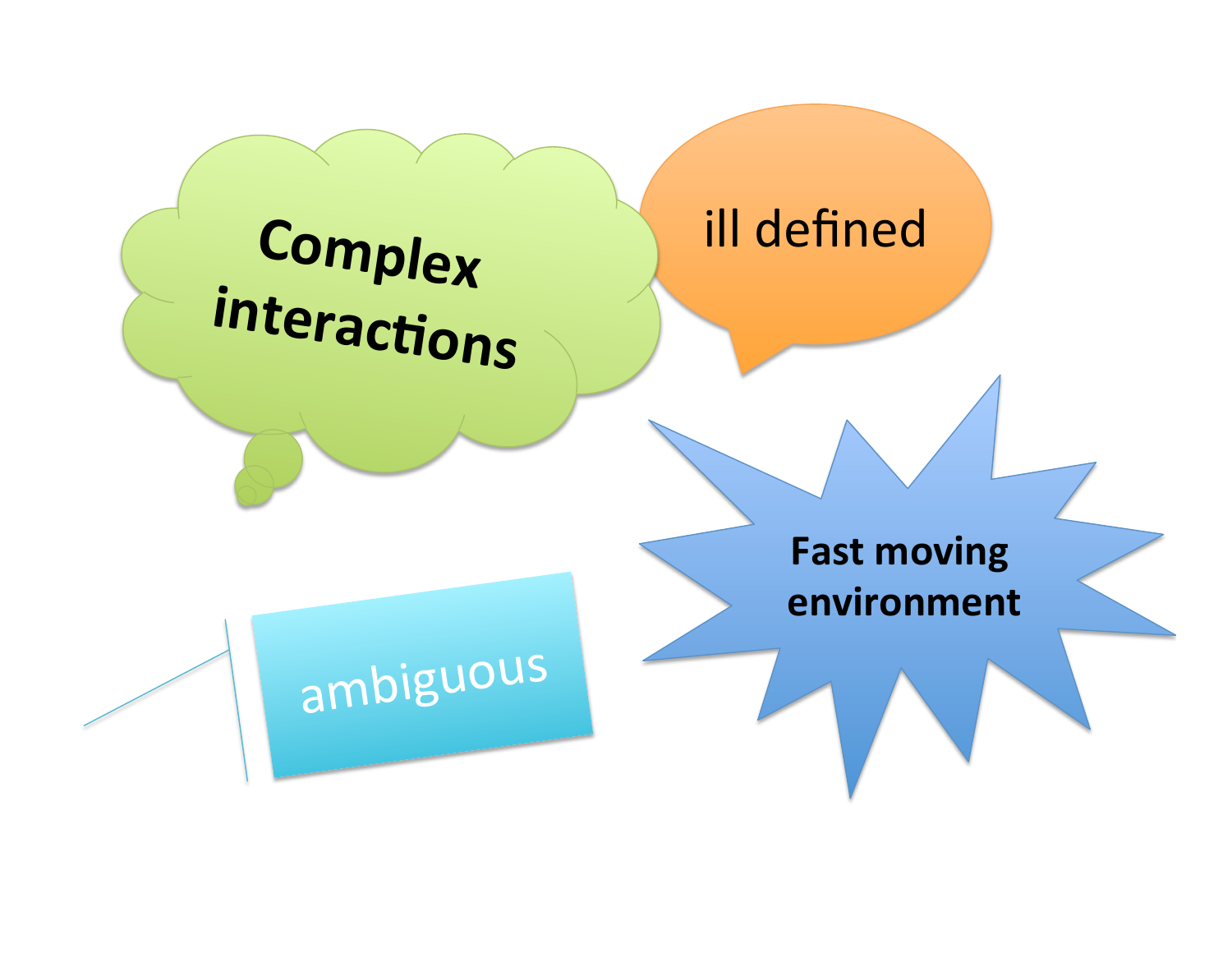#### Intuition

- instructor expertise
- the ability to make decisions in situations of high complexity and ambiguity is not easily available to novice.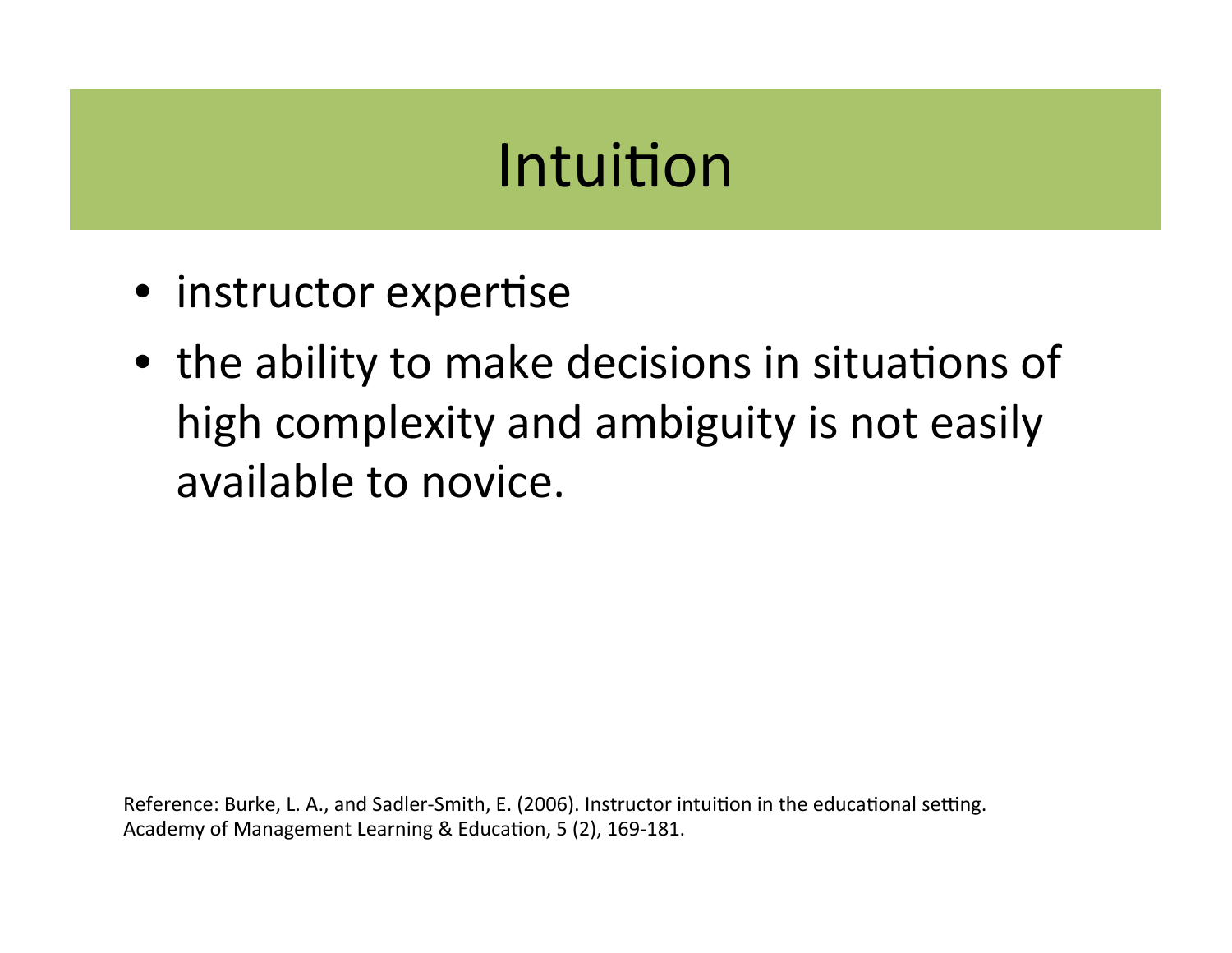"Capability to act or decide on any given situation in an appropriate way without first consciously evaluating **the alternatives, weighing the various options** and, perhaps, without any awareness at all." (Harteis, Koch and Morgenthaler, 2008 as cited in Parsons & Beauchamp)

"A process in which instructors efficiently code, sort and access experientially conceived mental models for use in making instructional decisions." (Burke & Sadler-Smith, 2006)

Reference: From Knowledge to Action (report produced by Alberta Education) http://www.education.alberta.ca/department/ipr/curriculum/research/knowledgetoaction.aspx

Burke, L. & Sadler-Smith, E. (2006). Intuition in the educational setting. Academy of Management Learning & *Education, 5* (2). pp. 169-181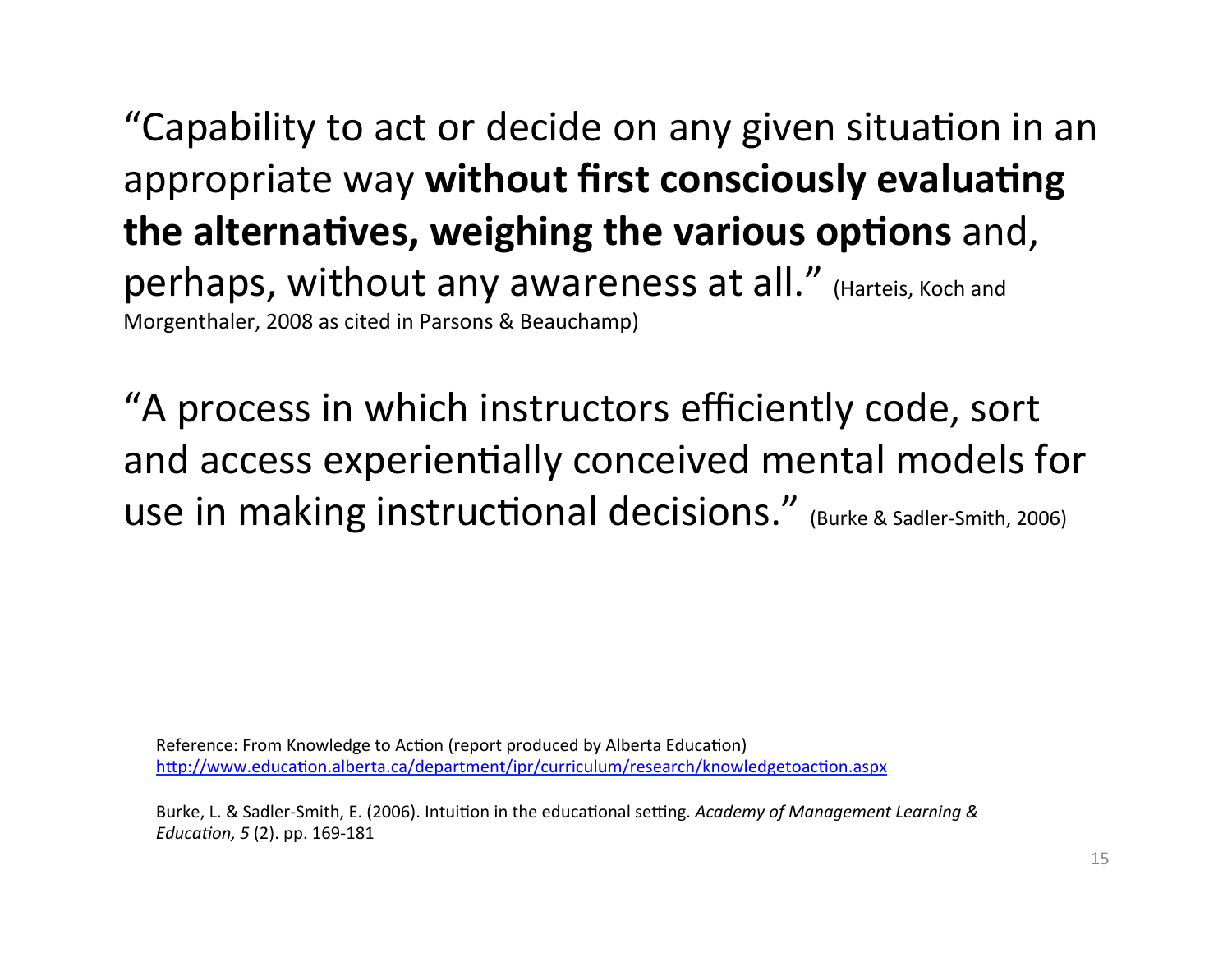## Intuition as "decision in seconds"

• depends on the availability of vast, well organized schemas and correspondingly complex set of discrimination rules that allow for quick and accurate judgements to be made (Kaufmann, 2001)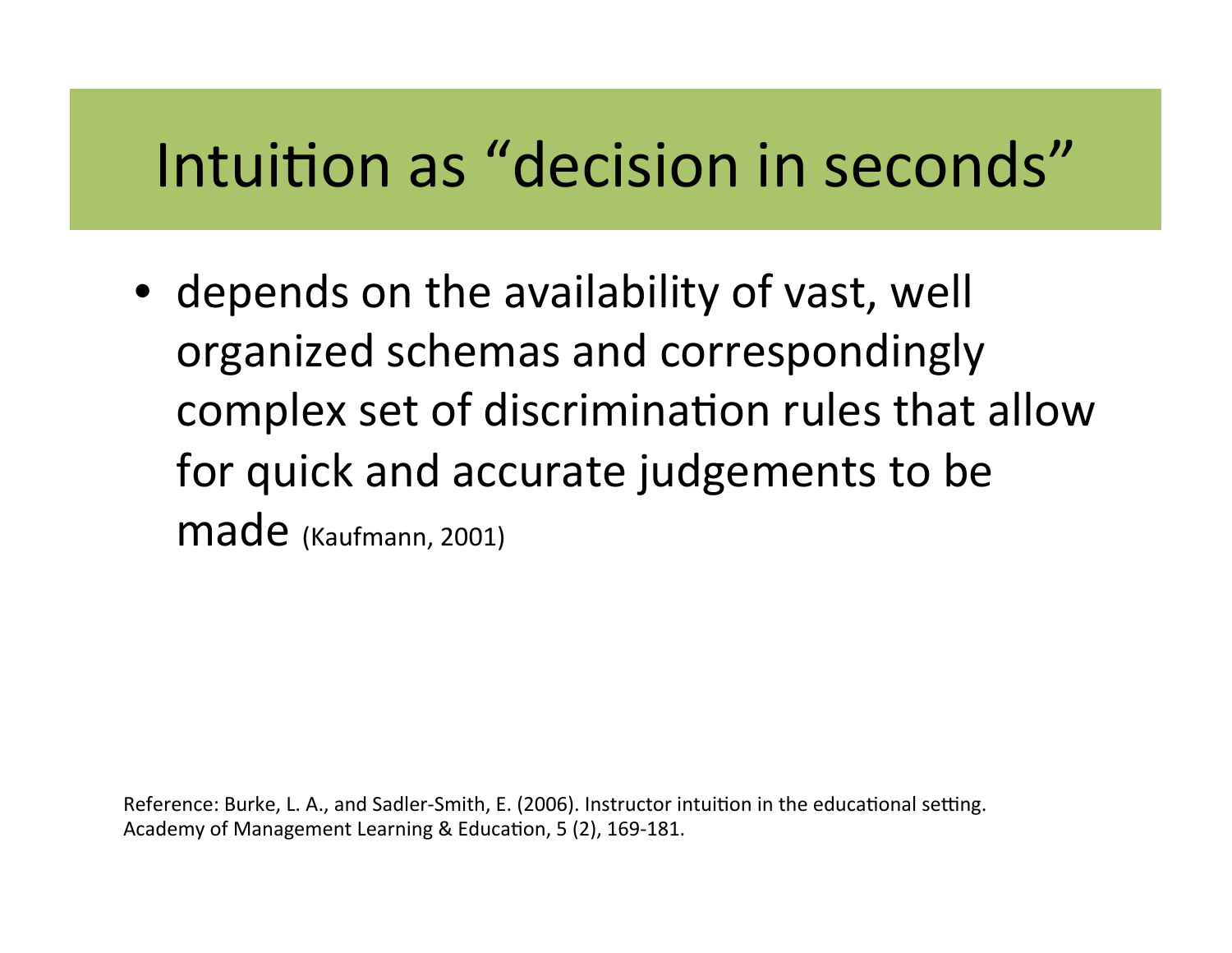## **Instructional Situations Suited for Intuition**

Instructors tap into their accumulated expertise, derived from extensive teaching experiences and implicit and trial-and-error learning when....



Reference: Burke, L. A., and Sadler-Smith, E. (2006).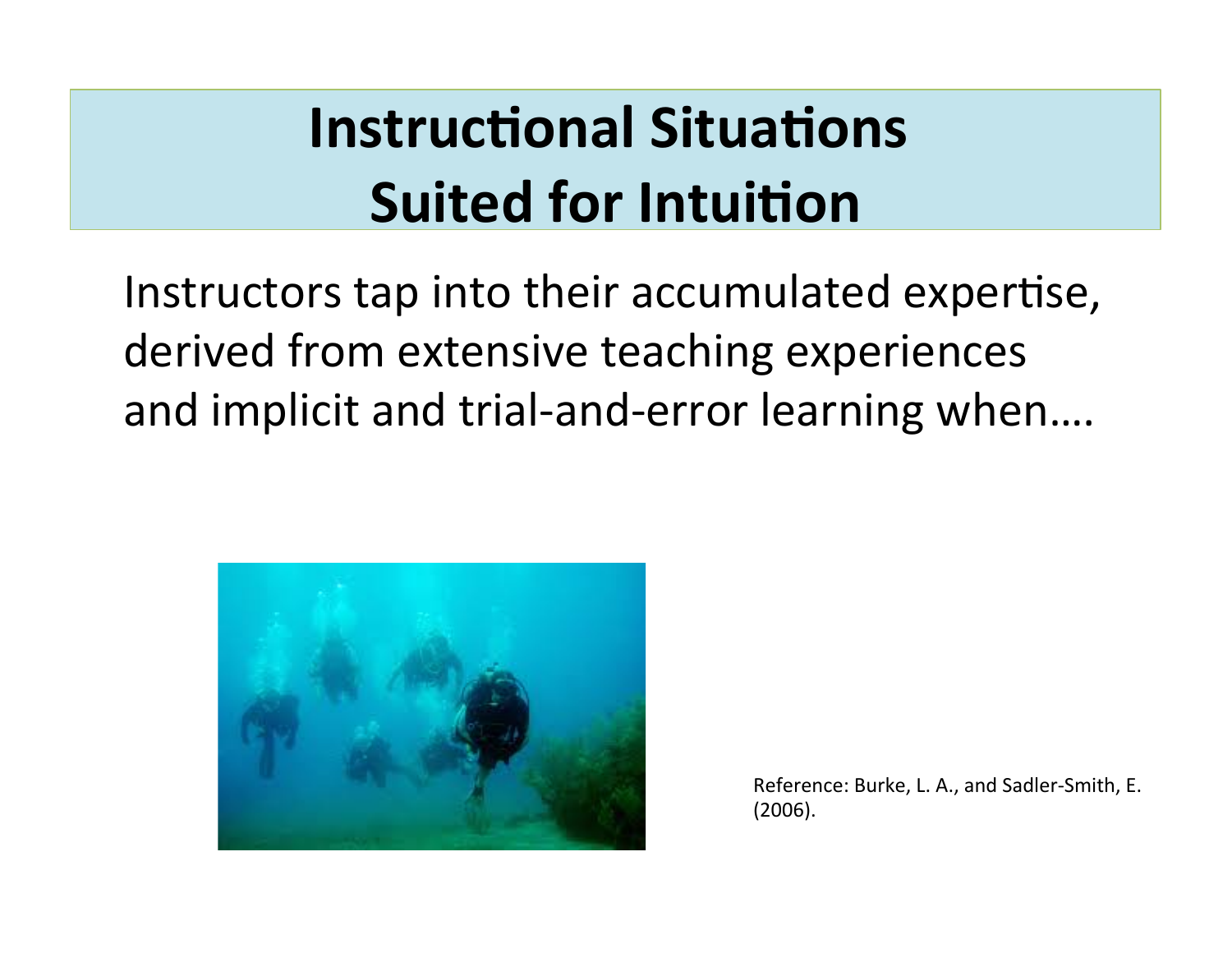**Instructional Situations Suited for Intuition** 

- explicit cues are lacking
- precedents for action are absent
- time is of essence
- rational analysis not possible

Reference: Burke, L. A., and Sadler-Smith, E. (2006).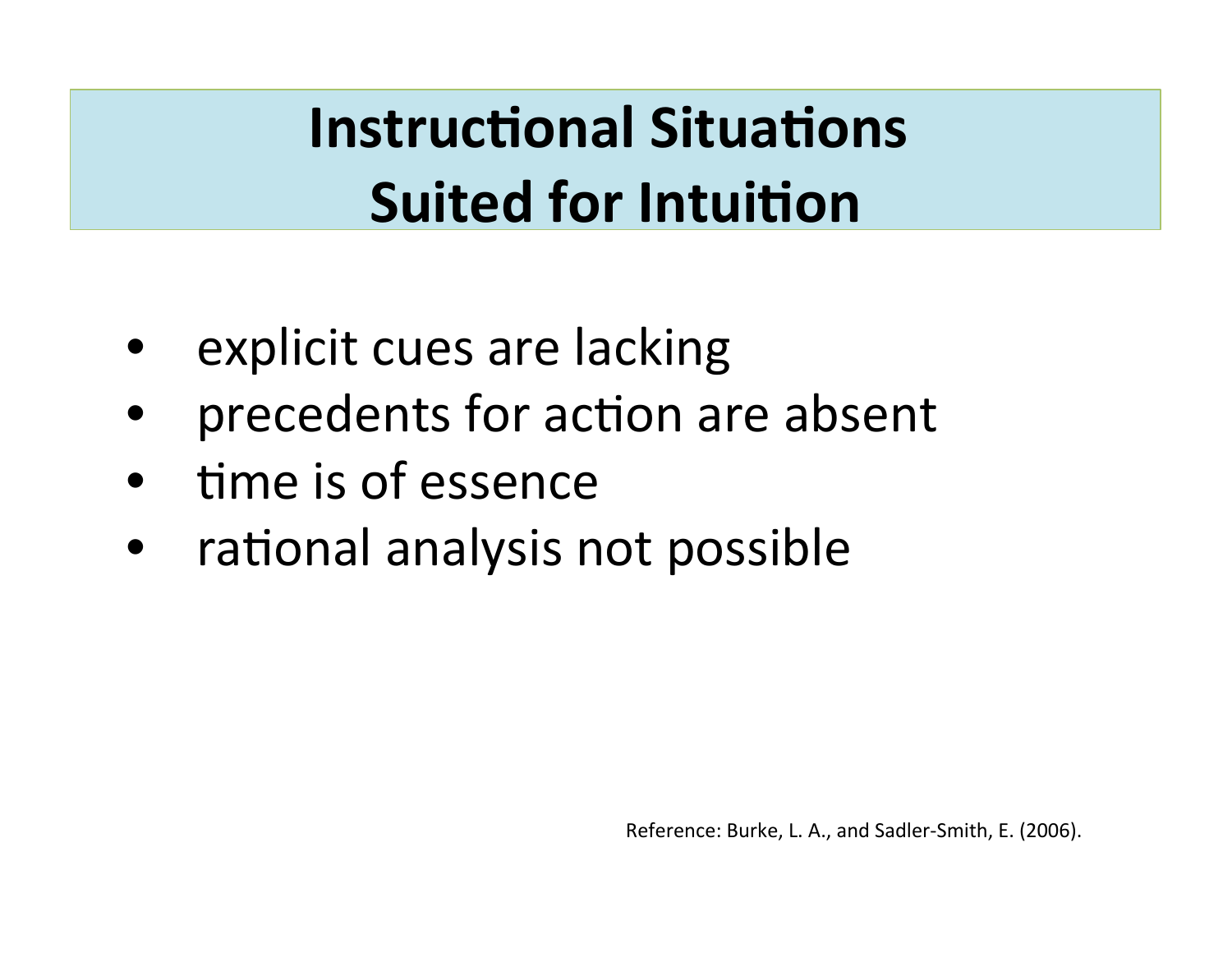#### Next week

- More in knowledge & curriculum (surprise, surprise!)
- Guest: Mali Bain
	- $-$  complex, power-laden experiences faced by students & teachers in classrooms
	- $-$  Theatre for the Living